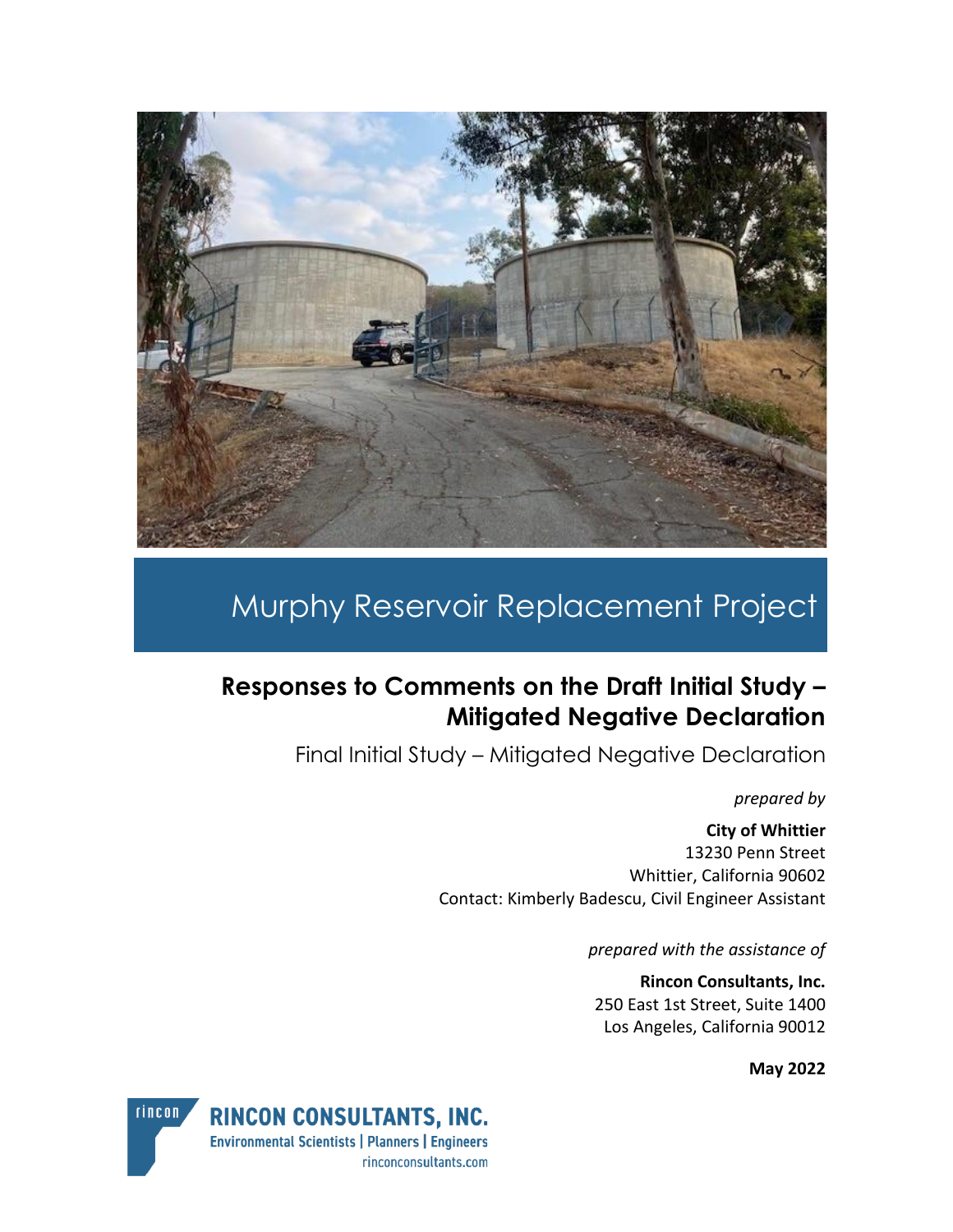## **Responses to Comments**

This section includes comments received during the circulation of the Draft Initial Study-Mitigated Negative Declaration (IS-MND) prepared for the Murphy Reservoir Replacement Project (proposed project). The Draft IS-MND was circulated for a 30-day public review period which began on Thursday, April 7, 2022, and ended on Friday, May 6, 2022. The City of Whittier received two comment letters on the Draft IS-MND during the comment period, as presented below.

| Letter No. | <b>Commenter (Name, Title, Agency, Division)</b>  | Page No. |
|------------|---------------------------------------------------|----------|
|            | Ivan Sulic, Chair                                 |          |
|            | Puente Hills Habitat Preservation Authority       |          |
|            | Miya Edmonson, LDR/CEQA Branch Chief              |          |
|            | Caltrans Department of Transportation, District 7 |          |

The comment letters and responses follow.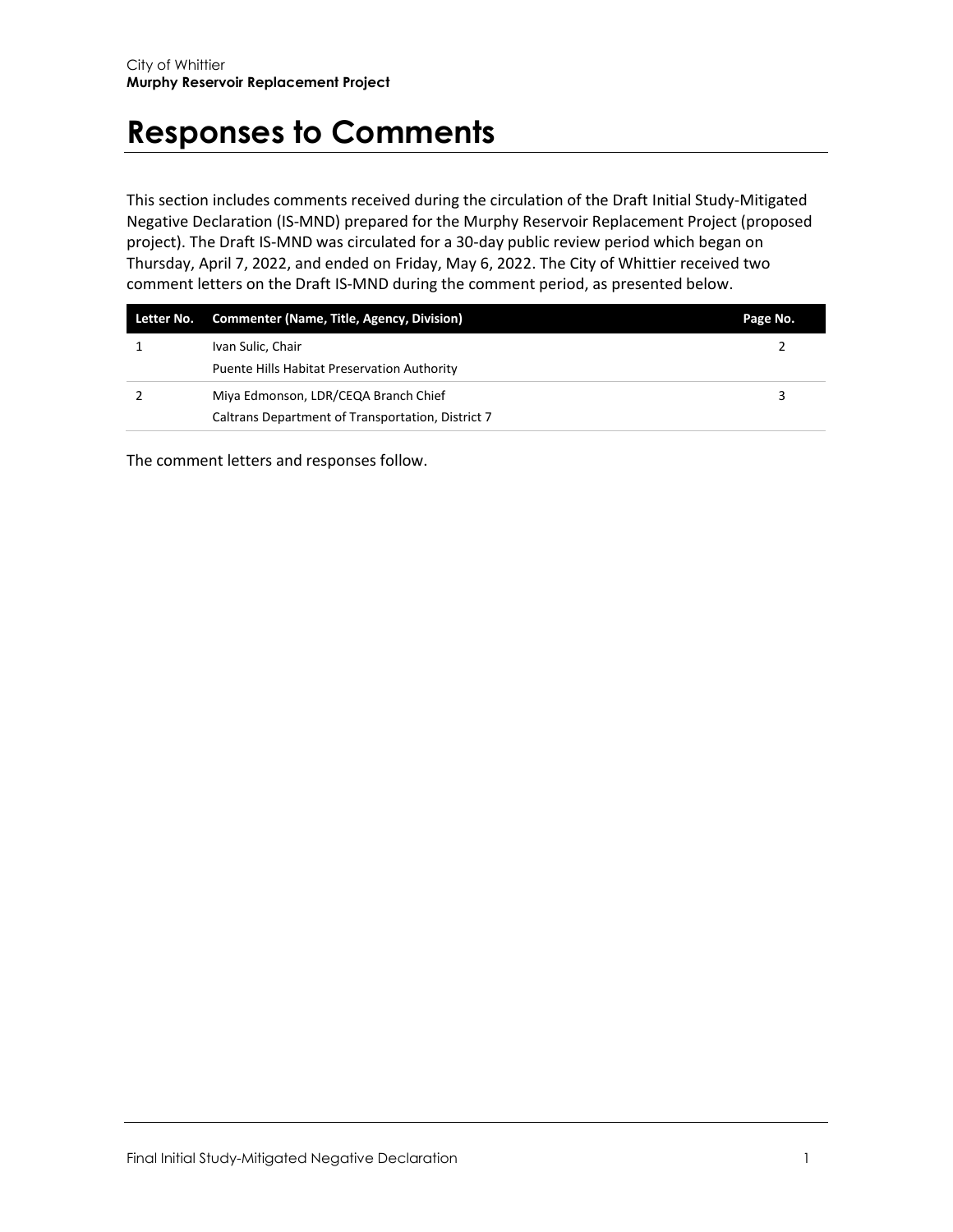### Letter 1

**COMMENTER:** Ivan Sulic, Puente Hills Habitat Preservation Authority

**DATE:** April 24, 2022

The commenter states the Puente Hills Habitat Preservation Authority (Habitat Authority) Board of Directors met on April 21, 2022, to consider the Draft IS-MND for the proposed project. It was determined that the analysis provided sufficiently avoids adverse impacts to the Puente Hills Preserve (Preserve). No revisions to the CEQA document were requested by the Habitat Authority. Therefore, no revisions are necessary, and no errata are associated with this comment letter.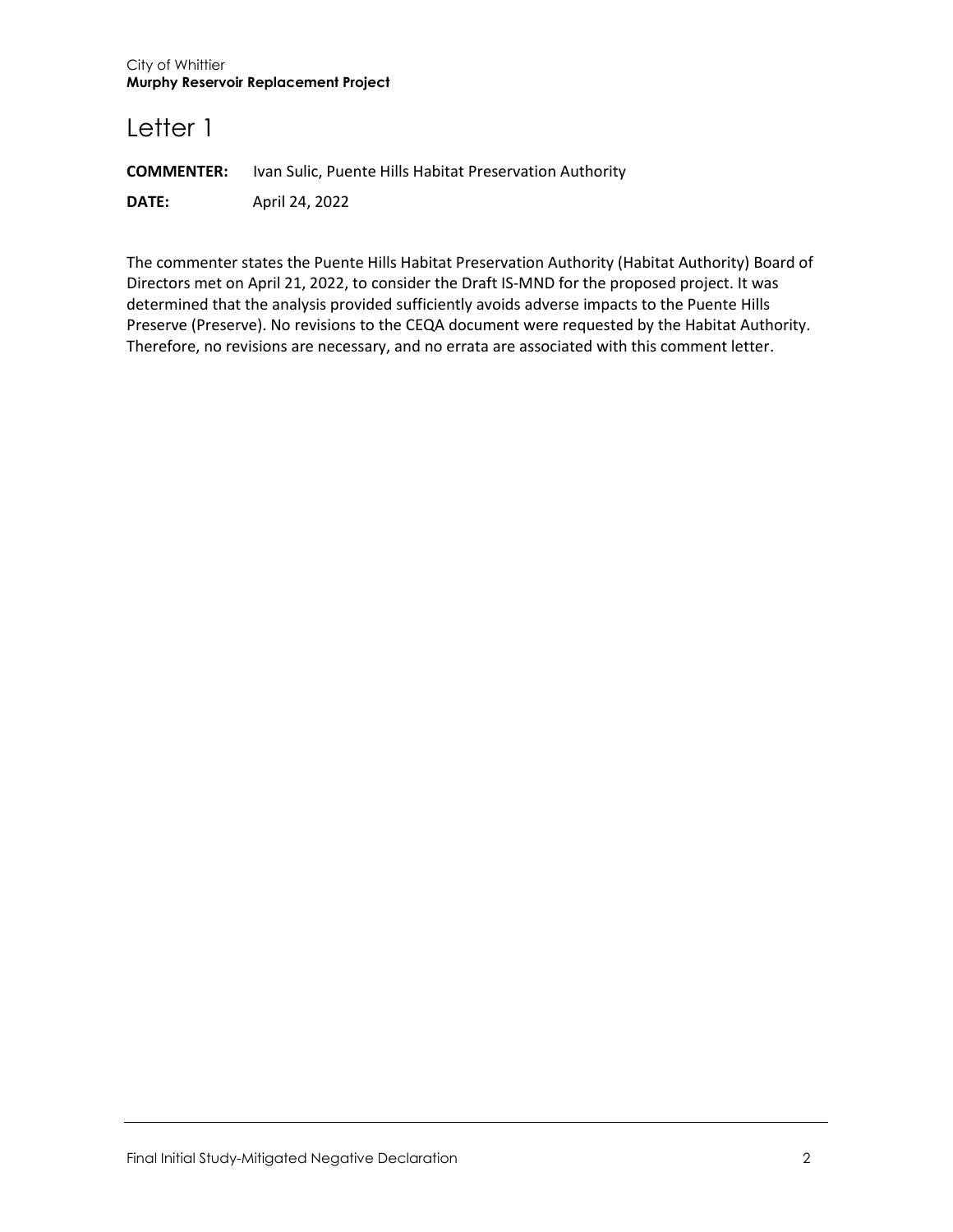### Letter 2

**COMMENTER:** Miya Edmonson, Caltrans Department of Transportation - District 7 **DATE:** April 29, 2022

The commenter states that any transportation of heavy construction equipment and/or materials which requires use of oversized-transport vehicles on State highways will need a transportation permit from the California Department of Transportation (Caltrans). Caltrans recommends that the project limit construction traffic to off-peak periods and, if construction traffic would cause issues on any State facilities, a construction traffic control plan detailing these issues should be submitted to Caltrans for review. Caltrans does not request any revisions to the CEQA document. Therefore, no revisions are necessary, and no errata are associated with this comment letter.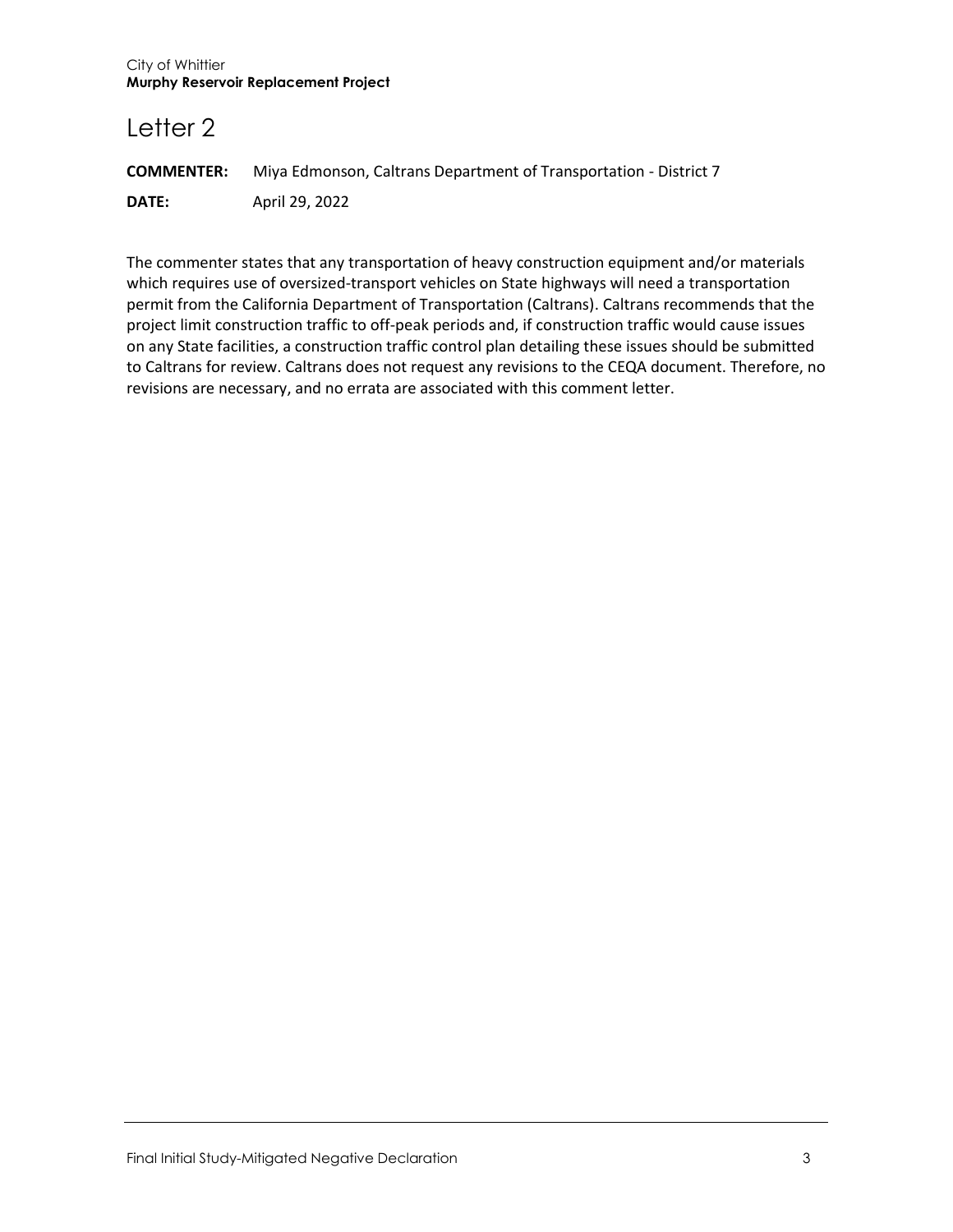

April 21, 2022

Kyle Cason, Director of Public Works City of Whittier, Public Works Department 13230 Penn Street Whittier, California 90602 PubWks@cityofwhittier.org

#### **Re: Comments on Draft Initial Study – Mitigated Negative Declaration for the City of Whittier's Murphy Reservoir Replacement Project**

Dear Mr. Cason:

The Puente Hills Habitat Preservation Authority (Habitat Authority) appreciates the opportunity to comment on the City of Whittier's Draft Initial Study – Mitigated Negative Declaration for the City of Whittier's Murphy Reservoir Replacement Project released April 7, 2022. The Board of Directors for the Habitat Authority met on April 21, 2022, and is submitting these comments for your consideration.

The Habitat Authority is a joint powers authority established pursuant to California Government Code Section 6500 *et seq*. with a Board of Directors consisting of the City of Whittier, County of Los Angeles, Sanitation Districts of Los Angeles County, and the Hacienda Heights Improvement Association. According to its mission, the Habitat Authority is dedicated to the acquisition, restoration, and management of open space in the Puente Hills for preservation of the land in perpetuity, with the primary purpose to protect the biological diversity. Additionally, the agency endeavors to provide opportunities for outdoor education and low-impact recreation.

In the Puente Hills, the Habitat Authority manages the open space in its ownership as well as open spaced owned by the City of Whittier and Sanitation Districts, totaling over 3,880 acres, within the Cities of Whittier and La Habra Heights and the County unincorporated area known as Hacienda Heights. These lands are collectively referred to as the Puente Hills Preserve (Preserve). The proposed Murphy Reservoir Replacement Project is adjacent to Preserve lands that are managed by the Habitat Authority through Agreements with the City of Whittier, A97- 172 and A15-128.

Overall, we support the City's efforts to improve water supply to its residents and greatly appreciate the coordination and communication between Public Works staff and the Habitat Authority concerning the proposed project. Upon review of the Draft Initial Study – Mitigated Negative Declaration we were pleased to note that careful consideration was given to avoiding direct and indirect impacts to biological resources on the adjacent Preserve, including implementation of several appropriate project-specific Best Management Practices and avoiding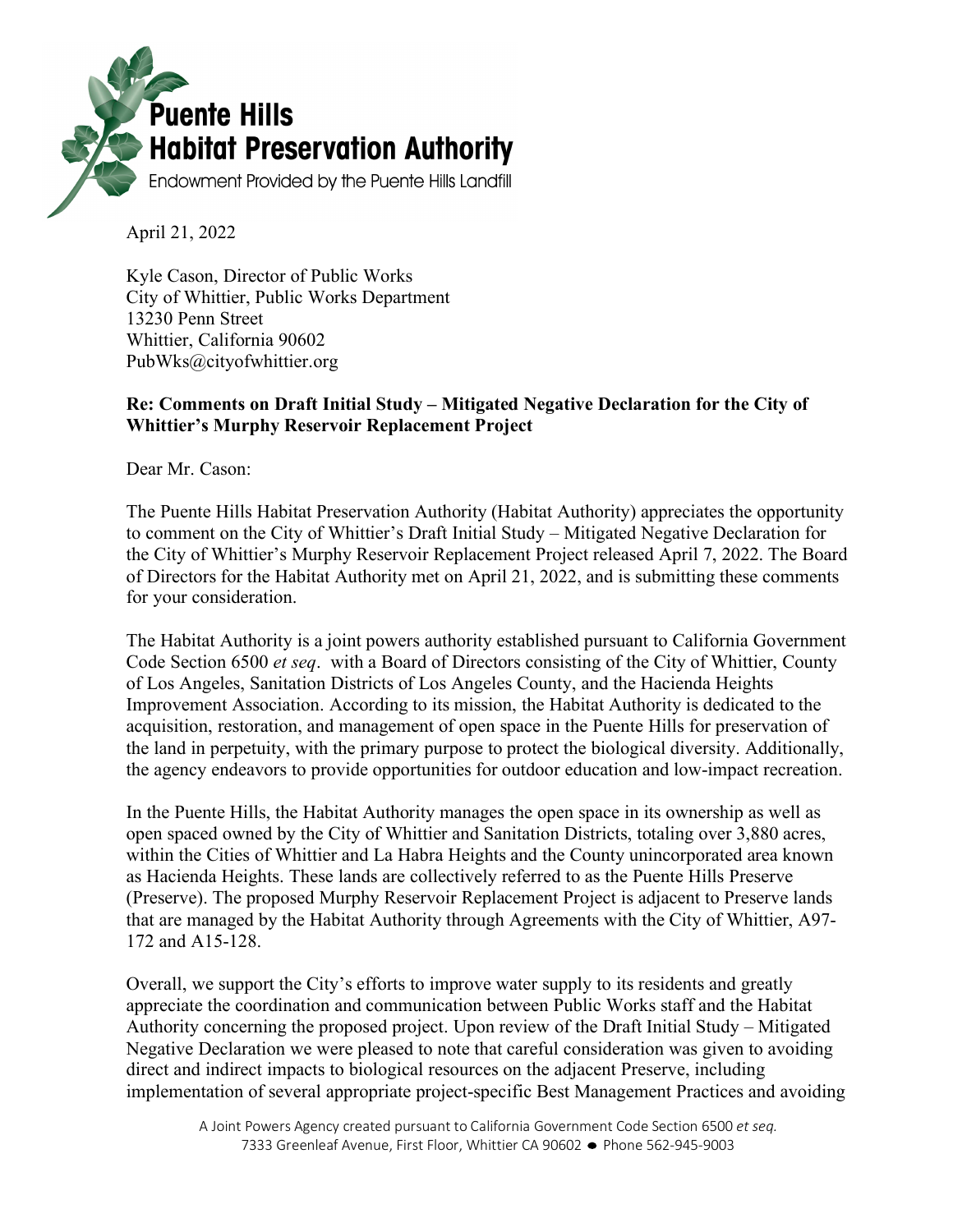Page 2 Draft Murphy Reservoir IS-MND Habitat Authority

heavy equipment activities from January 1 through September 1 when raptor and songbirds have a high potential to nest in the adjacent habitat.

Thank you for your consideration, and feel free to contact me or Ecologist Michelle Mariscal  $(mmariscal@habitatauthority.org)$  for further discussion. Also, please maintain our agency on the contact list for this planning process.

Sincerely, Lul Í Ivan Sulic

Chair

cc: Board of Directors Citizens Technical Advisory Committee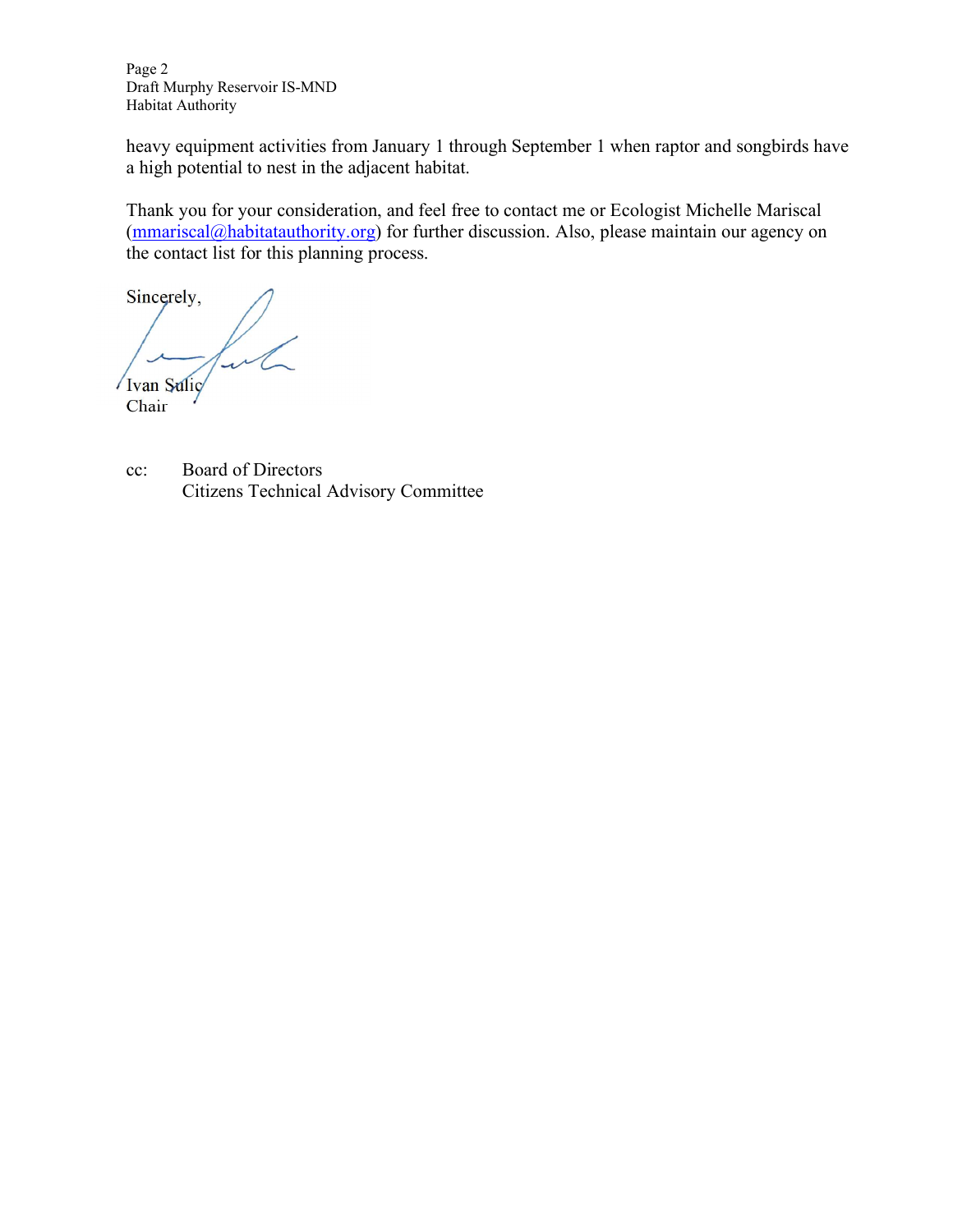**DEPARTMENT OF TRANSPORTATION** DISTRICT 7 100 S. MAIN STREET, MS 16 LOS ANGELES, CA 90012 PHONE (213) 505-5003 FAX (213) 897-1337 TTY 711 www.dot.ca.gov



*Making Conservation a California Way of Life*

April 29, 2022

Kyle Cason City of Whittier 13230 Penn Street Whittier, CA 90602

> RE: Murphy Reservoir Replacement Project Mitigated Negative Declaration (MND) SCH # 2022040165 Vic. LA-72/PM: 2.78 GTS # 07-LA-2022-03910

Dear Kyle Cason:

Thank you for including the California Department of Transportation (Caltrans) in the environmental review process for the above referenced MND. The City of Whittier developed the Murphy Reservoir Replacement Project to respond to necessary repairs to the Murphy West and East Reservoirs and provide the water storage capacity needed to meet the demands of Pressure Zone 577, consistent with the City's Water Master Plan Update of 2018. Under the proposed project, the two existing reservoirs, which each of capacity of 0.5 million gallons (MG), would be replaced with one new reservoir of 2.31 MG capacity to address existing system deficiencies. The City of Whittier is the Lead Agency under the California Environmental Quality Act (CEQA).

The project site is approximately 1 mile from State Route 72 (SR-72). After reviewing the MND, the proposed project is a continuation of operation and maintenance activities conducted for the existing reservoirs and would not introduce new or increased vehicle miles traveled (VMT) on the local roadways. Also, construction-related traffic would be short-term and cease upon completion of construction activities. The proposed project would not conflict or be inconsistent with CEQA Guidelines Section 15064.3(b), and no impacts associated with VMT would occur. The following information is included for your consideration.

The mission of Caltrans is to provide a safe and reliable transportation network that serves all people and respects the environment. Furthermore, Caltrans encourages Lead Agencies to implement Transportation Demand Management (TDM) strategies that reduce VMT and Greenhouse Gas (GHG) emissions. For TDM strategies that the Lead Agency may want to consider integrating into this project to further reduce VMT, please refer to: